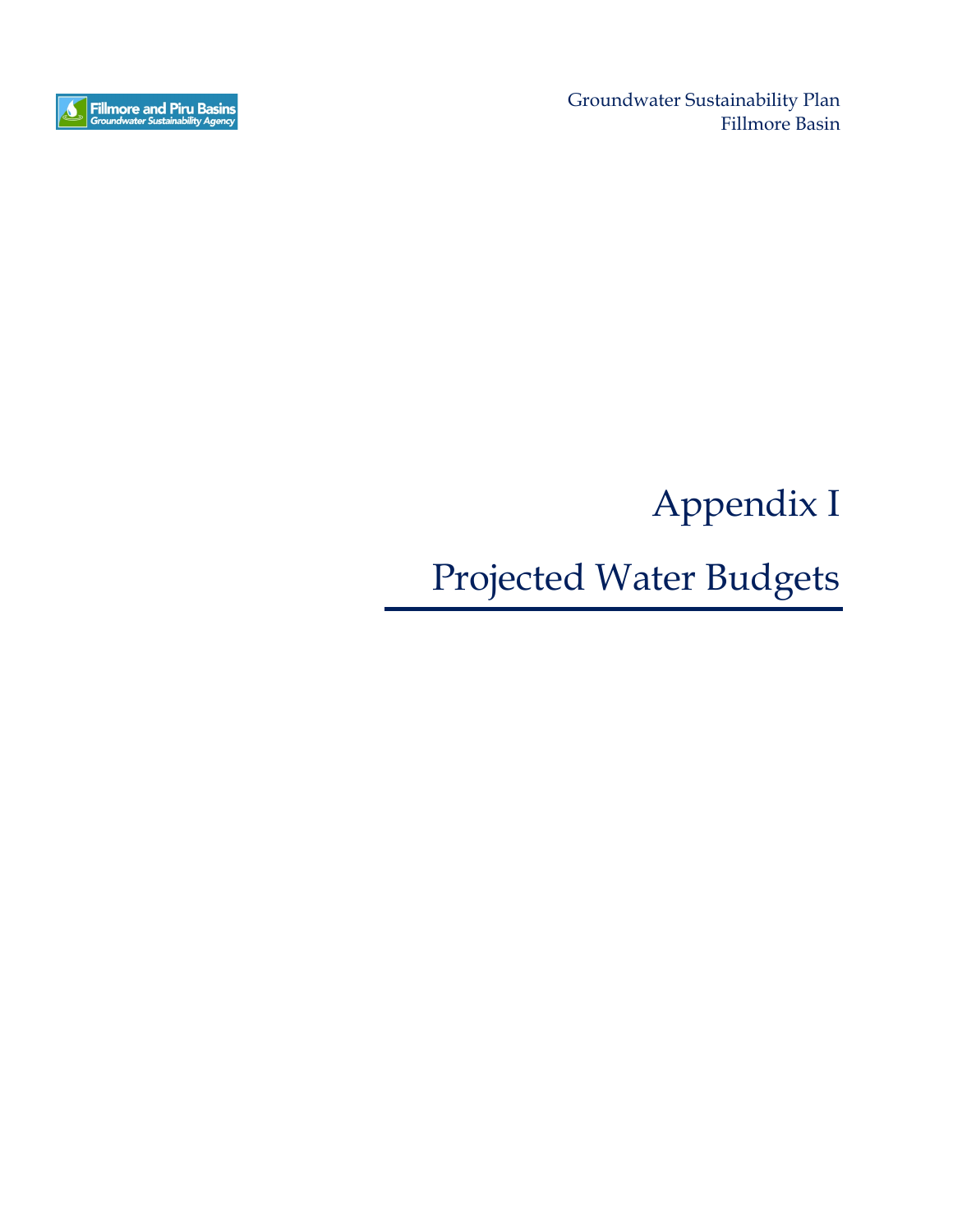

Groundwater Sustainability Plan Fillmore Basin

Appendix I-1

Projected Annual Surface Water Budget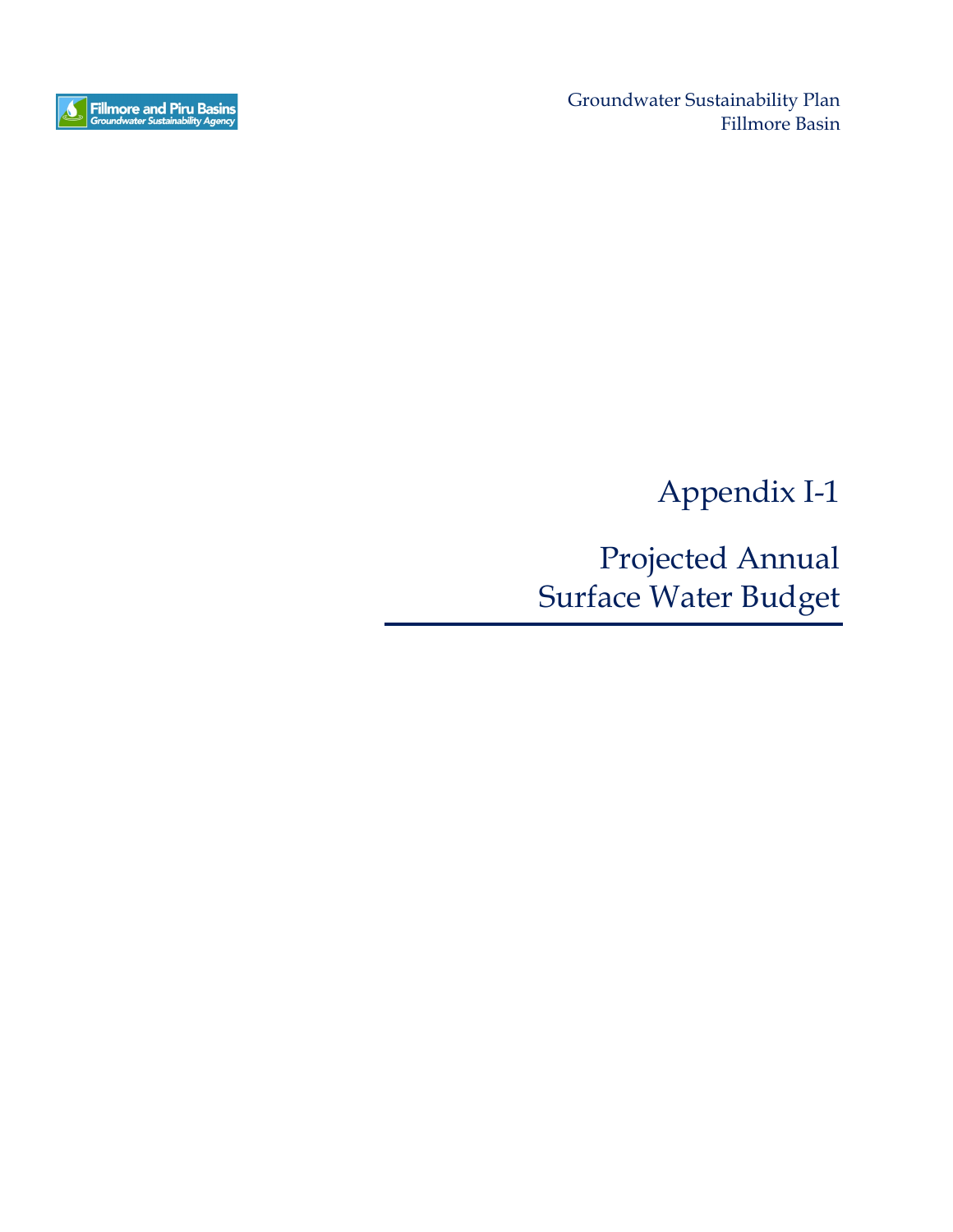## Appendix I-1 Projected Annual Surface Water Budget

|       |                     |              | <b>Inflows</b>    |              | <b>Outflows</b>          | <b>Inflows</b>  |
|-------|---------------------|--------------|-------------------|--------------|--------------------------|-----------------|
| Water |                     | <b>Sespe</b> | Santa Clara River | Pole         | <b>Santa Clara River</b> |                 |
| Year  | <b>Type</b>         | <b>Creek</b> | (from Piru)       | <b>Creek</b> | (to Santa Paula)         | <b>Outflows</b> |
| 2022  |                     | 131,388      | 172,347           | 1,768        | $-319,471$               | $-13,968$       |
| 2023  |                     | 50,347       | 17,475            | 711          | $-81,788$                | $-13,256$       |
| 2024  | Dry                 | 45,006       | 32,454            | 611          | $-81,857$                | $-3,787$        |
| 2025  | Dry                 | 35,343       | 16,774            | 637          | $-54,897$                | $-2,143$        |
| 2026  | Critical            | 3,861        | 466               | 208          | $-7,952$                 | $-3,417$        |
| 2027  | Critical            | 6,007        | 108               | 268          | $-6,956$                 | $-573$          |
| 2028  | Critical            | 12,685       | 914               | 434          | $-11,859$                | 2,175           |
| 2029  | <b>Critical</b>     | 1,213        | 31                | 166          | $-371$                   | 1,039           |
| 2030  | Wet                 | 129,413      | 37,856            | 1,842        | $-150,746$               | 18,366          |
| 2031  | Above Normal        | 14,475       | 24,233            | 578          | $-25,103$                | 14,183          |
| 2032  | Dry                 | 29,631       | 6,777             | 478          | $-29,507$                | 7,379           |
| 2033  | Dry                 | 13,069       | 3,040             | 422          | $-10,687$                | 5,844           |
| 2034  | <b>Below Normal</b> | 27,607       | 5,716             | 726          | $-28,091$                | 5,958           |
| 2035  | Dry                 | 22,480       | 4,204             | 539          | $-21,363$                | 5,859           |
| 2036  | Wet                 | 188,768      | 36,795            | 2,696        | $-208,621$               | 19,639          |
| 2037  | Above Normal        | 34,389       | 17,989            | 635          | $-43,417$                | 9,595           |
| 2038  | <b>Critical</b>     | 10,459       | 17,714            | 296          | $-23,704$                | 4,765           |
| 2039  | Critical            | 6,254        | 74                | 297          | $-4,908$                 | 1,717           |
| 2040  | Above Normal        | 172,686      | 43,475            | 2,439        | $-203,587$               | 15,012          |
| 2041  | Above Normal        | 15,213       | 25,307            | 623          | $-27,729$                | 13,414          |
| 2042  | Dry                 | 10,593       | 1,040             | 430          | $-8,357$                 | 3,707           |
| 2043  | Dry                 | 16,942       | 1,312             | 427          | $-13,700$                | 4,981           |
| 2044  | Above Normal        | 134,239      | 45,618            | 1,941        | $-165,142$               | 16,657          |
| 2045  | Wet                 | 123,891      | 30,820            | 2,468        | $-140,628$               | 16,551          |
| 2046  | Above Normal        | 18,230       | 17,808            | 709          | $-31,183$                | 5,563           |
| 2047  | Wet                 | 483,111      | 394,113           | 7,173        | $-893,859$               | $-9,462$        |
| 2048  | Wet                 | 48,310       | 19,709            | 823          | $-79,862$                | $-11,020$       |
| 2049  | Dry                 | 53,242       | 29,436            | 931          | $-88,682$                | $-5,073$        |
| 2050  | Dry                 | 24,500       | 21,806            | 564          | $-46,118$                | 753             |
| 2051  | Above Normal        | 161,911      | 60,776            | 1,759        | $-223,850$               | 596             |
| 2052  | Wet                 | 50,665       | 29,667            | 866          | $-83,074$                | $-1,876$        |
| 2053  | <b>Below Normal</b> | 51,465       | 14,583            | 408          | $-69,483$                | $-3,027$        |
| 2054  | <b>Below Normal</b> | 35,027       | 8,515             | 429          | $-43,001$                | 970             |
| 2055  | <b>Below Normal</b> | 13,818       | 8,291             | 285          | $-23,495$                | $-1,102$        |
| 2056  | Wet                 | 419,294      | 210,153           | 4,545        | $-642,775$               | $-8,783$        |
| 2057  | Wet                 | 97,047       | 100,376           | 673          | $-222,951$               | $-24,855$       |
| 2058  | Wet                 | 157,252      | 153,476           | 3,302        | $-343,812$               | $-29,782$       |
| 2059  | Above Normal        | 28,149       | 19,477            | 1,077        | $-60,048$                | $-11,345$       |
| 2060  | <b>Below Normal</b> | 34,768       | 27,657            | 479          | $-66,940$                | $-4,037$        |
| 2061  | <b>Wet</b>          | 296,234      | 144,764           | 7,340        | $-472,948$               | $-24,610$       |
| 2062  | Wet                 | 30,193       | 20,726            | 1,341        | $-71,546$                | $-19,286$       |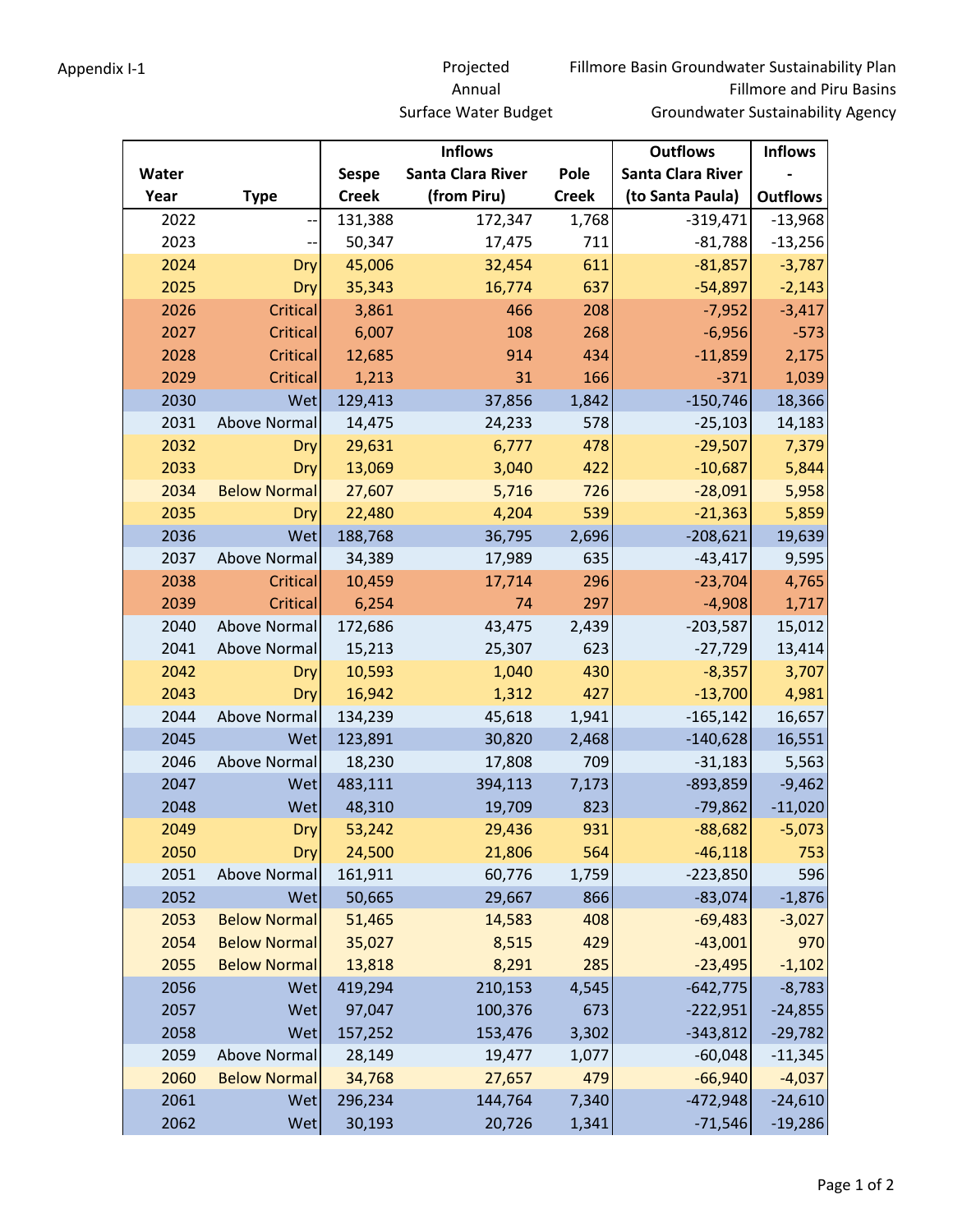## Appendix I-1 Projected Annual Surface Water Budget

|       |                     |              | <b>Inflows</b>    |              | <b>Outflows</b>          | <b>Inflows</b>  |
|-------|---------------------|--------------|-------------------|--------------|--------------------------|-----------------|
| Water |                     | <b>Sespe</b> | Santa Clara River | Pole         | <b>Santa Clara River</b> |                 |
| Year  | <b>Type</b>         | <b>Creek</b> | (from Piru)       | <b>Creek</b> | (to Santa Paula)         | <b>Outflows</b> |
| 2064  | <b>Above Normal</b> | 197,448      | 53,739            | 2,713        | $-262,137$               | $-8,237$        |
| 2065  | Dry                 | 13,248       | 10,660            | 507          | $-27,586$                | $-3,172$        |
| 2066  | Dry                 | 53,738       | 11,523            | 625          | $-65,620$                | 267             |
| 2067  | Dry                 | 11,655       | 7,201             | 418          | $-19,019$                | 254             |
| 2068  | <b>Critical</b>     | 13,394       | 2,038             | 223          | $-15,353$                | 302             |
| 2069  | Dry                 | 85,142       | 36,467            | 798          | $-114,754$               | 7,653           |
| 2070  | Wet                 | 198,786      | 76,254            | 2,115        | $-265,869$               | 11,285          |
| 2071  | Wet                 | 367,779      | 261,874           | 4,524        | $-650,925$               | $-16,747$       |
| 2072  | Above Normal        | 31,272       | 19,466            | 5,096        | $-67,263$                | $-11,428$       |
| 2073  | Wet                 | 325,342      | 176,883           | 12,476       | $-540,599$               | $-25,899$       |
| 2074  | Above Normal        | 35,523       | 46,092            | 2,311        | $-98,045$                | $-14,119$       |
| 2075  | <b>Below Normal</b> | 71,001       | 34,489            | 1,292        | $-120,666$               | $-13,883$       |
| 2076  | Wet                 | 358,230      | 276,249           | 5,995        | $-679,833$               | $-39,360$       |
| 2077  | Above Normal        | 20,580       | 17,779            | 1,046        | $-55,949$                | $-16,544$       |
| 2078  | Dry                 | 47,646       | 51,217            | 1,123        | $-109,150$               | $-9,164$        |
| 2079  | <b>Above Normal</b> | 158,826      | 42,327            | 3,006        | $-217,124$               | $-12,965$       |
| 2080  | Critical            | 6,710        | 16,057            | 461          | $-27,786$                | $-4,558$        |
| 2081  | Dry                 | 45,351       | 22,879            | 593          | $-72,408$                | $-3,585$        |
| 2082  | <b>Below Normal</b> | 31,674       | 12,118            | 1,258        | $-48,072$                | $-3,023$        |
| 2083  | Wet                 | 534,507      | 359,147           | 12,710       | $-943,167$               | $-36,803$       |
| 2084  | Wet                 | 128,151      | 48,874            | 1,696        | $-204,386$               | $-25,665$       |
| 2085  | Critical            | 10,725       | 15,986            | 364          | $-33,242$                | $-6,167$        |
| 2086  | <b>Critical</b>     | 135,113      | 48,847            | 1,469        | $-187,848$               | $-2,419$        |
| 2087  | Dry                 | 26,358       | 12,100            | 445          | $-39,365$                | $-462$          |
| 2088  | <b>Below Normal</b> | 70,664       | 30,419            | 659          | $-100,785$               | 958             |
| 2089  | Above Normal        | 131,591      | 40,033            | 860          | $-180,704$               | $-8,220$        |
| 2090  |                     | 12,925       | 16,848            | 818          | $-33,231$                | $-2,639$        |
| 2091  |                     | 3,786        | 11,192            | 94           | $-19,150$                | $-4,080$        |
| 2092  |                     | 23,618       | 5,891             | 138          | $-29,129$                | 517             |
| 2093  |                     | 8,256        | 1,481             | 184          | $-9,589$                 | 333             |
| 2094  |                     | 6,853        | 2,088             | 29           | $-7,675$                 | 1,294           |
| 2095  |                     | 96,584       | 29,090            | 9,321        | $-127,532$               | 7,463           |
| 2096  | --                  | 17,578       | 2,758             | 156          | $-15,011$                | 5,481           |
| 2097  |                     | 146,116      | 43,299            | 1,878        | $-176,068$               | 15,224          |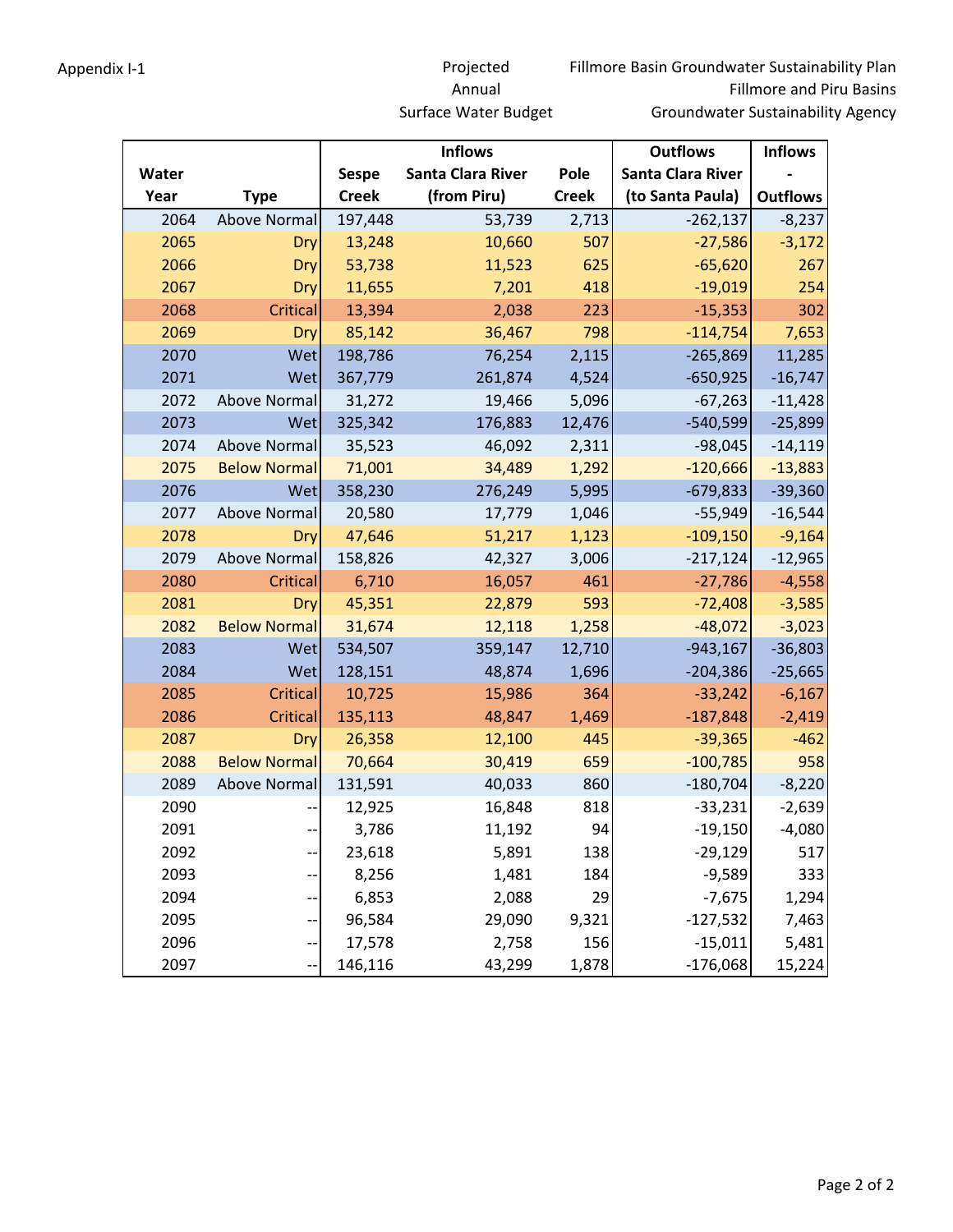

Groundwater Sustainability Plan Fillmore Basin

Appendix I-2

Projected Annual Groundwater Budget